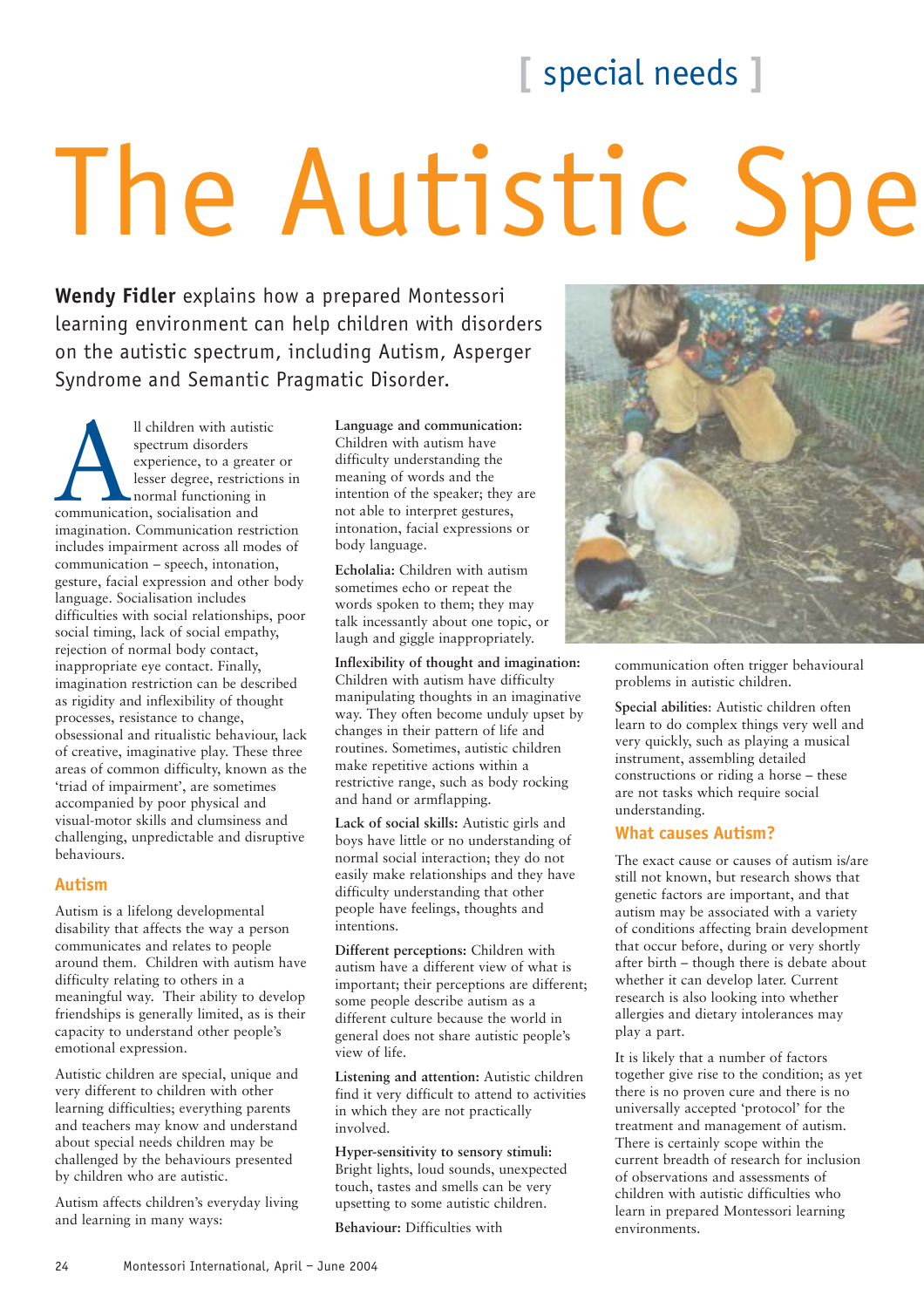## ctrum



*Above: Autistic children do not like change; they are likely to be disorientated, distracted or wander off during school trips.*

*Far left: Children with autistic spectrum disorders have a different view of what is important.*

*Left: Autistic children need plenty of time and space to develop understanding, trust and meaningful relationships.*

*Below: Special needs children respond very well to the multi-sensory Montessori approach; they see, say, feel numbers and letters as they recognise, recall and consolidate learning concepts.*

#### **Working with Autistic children in prepared Montessori learning environments**

Autism is a very individual disorder; in addition to the common features of the 'triad of impairments' described above, autism may co-exist with other disorders such as Attention Deficit Hyperactivity Disorder (ADHD) and Dyspraxia which impact further on children's self-esteem, safety, behaviour and gross and/or fine motor skills development.

The traditional teaching and learning methods and the predictable daily routines employed in prepared Montessori learning environments provide stability for children with special educational needs (SEN), including disorders on the autistic spectrum.

Montessori boys and girls at all stages of learning (the Foundation Stage, Key Stage 1 and Key Stage 2) are involved in hands-on activities with which they become fully engaged.

In general, special needs children respond very well to the multi-sensory, interactive Montessori teaching/learning approach; it is very difficult for a child with, say, dyspraxia or attention deficit



hyperactivity disorder to maintain concentration on any activity without being continuously stimulated and practically involved with the learning process. The Montessori approach provides this continuous stimulation.

However, Montessori teachers should be aware that children with autism might be extra sensitive to sounds, light, touch, tastes and smells. They may dislike 'scratchy' materials (for example wool) next to their skin, and may find sudden loud noises or bright lights frightening or upsetting.

This super-sensory-sensitivity will impact on creating a prepared learning environment that is autism-friendly; fluorescent light bulbs flash many times per second – this is great trial to many autistic children. Sudden movements and noises, especially from behind the child are also likely to trigger distressed responses. Even the rattles of the sound boxes and tones of the Montessori bells can be upsetting to some autistic children; teachers should be sensitive to this possibility and arrange to use such equipment away from the ears of an autistic child if appropriate.

Care must be taken when selecting and presenting fabrics, metals and woods for matching activities. Silk scarves or airline eye masks are more autistic-

 $\blacktriangleright$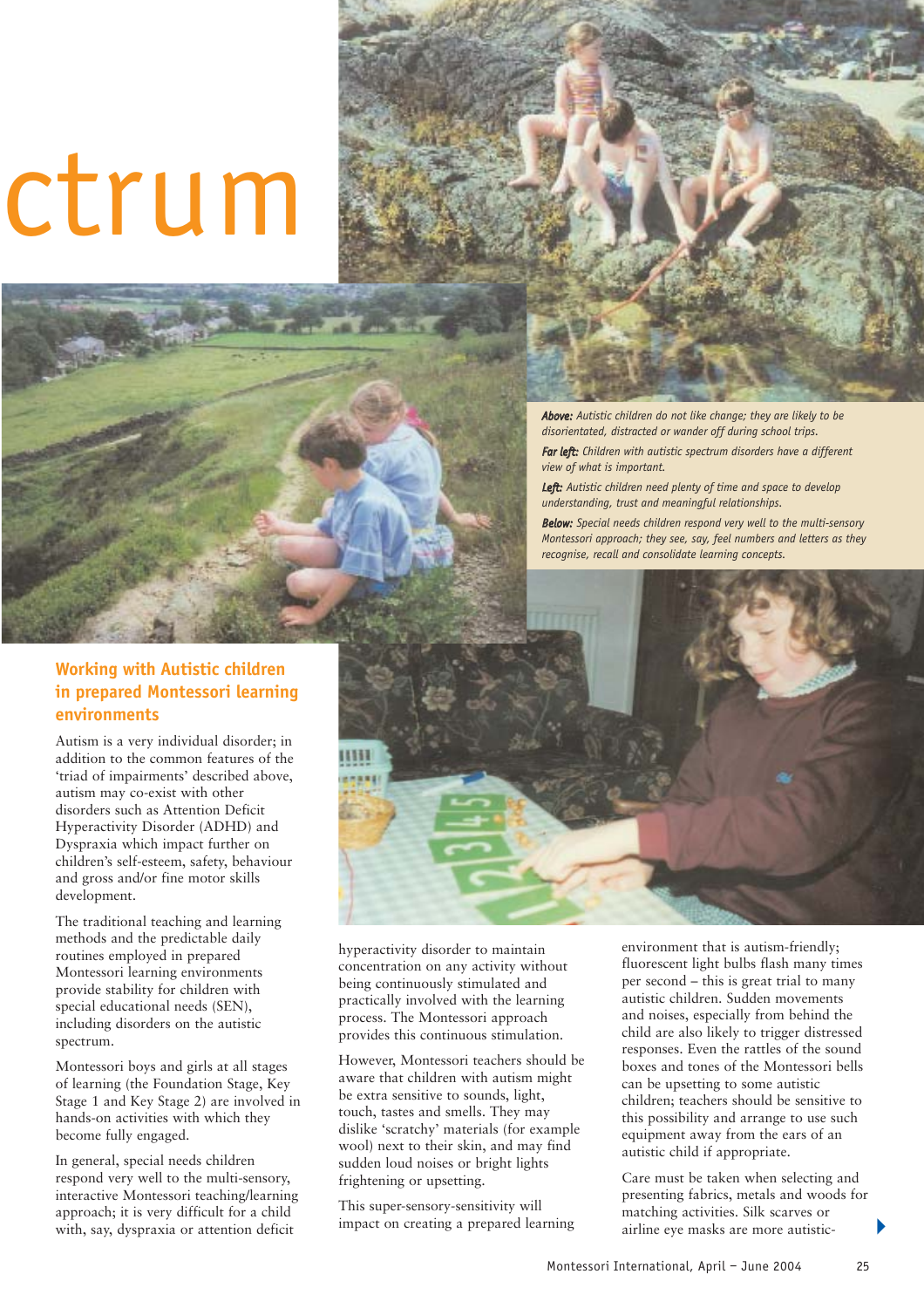#### **The Autistic Spectrum** Continued from previous page

friendly than traditional thick black cotton Montessori blindfolds.

The Montessori language and grammar materials are heaven-sent for teachers of autistic children. The reading and writing of 'command cards', for example, gives children opportunities to watch others speaking and acting out, using appropriate actions, intonations and behaviours to express what they understand from the words on the cards (*The Montessori Elementary Material*, Maria Montessori, 1917). Over time, autistic children can learn to mimic and mirror these socially appropriate behaviours, facial expressions, body languages and perceptions and adopt them as their own.



*Autistic children learn to mimic and mirror socially appropriate behaviours, facial expressions, body language and perceptions and they adopt them as their own.*

Similarly, the Montessori daily routines and social graces activities give all children endless opportunities to practice polite social interactions, the art of turntaking in conversations and sensitivities such as how near to stand to others and how to maintain appropriate eye contact. All these skills are much more easily learned at a very early stage in children's education, before unhelpful habits are formed.

The practical life activities help all boys and girls to fine-hone the visual-motor skills necessary for carrying, lifting, folding and rolling. This also has the great advantage of developing children's early awareness of their body parts in space; a very necessary aid to preventing unhelpful rocking and flapping movements.

Montessori education is first and foremost an 'education through movement'; children employ all their senses and use their hands during

practical activities, which demonstrate the concepts to be learned before they move onto more abstract activities once the concept has been fully understood. Montessori teachers sometimes worry about the children in their classes who do not choose to use some pieces of apparatus. However, autistic children always benefit from watching others participate, perhaps many times, before getting involved themselves. It is perfectly possible for them to acquire and consolidate learning concepts through 'third party participation' in this way.

The open shelves and clearly visible learning resources in a prepared Montessori learning environment are a boon for children with thought processing and imagination difficulties.

> The classroom should be secure so that children cannot wander into unsafe areas, and visually helpful to promote choice-making and independence. In addition to being extra sensitive to some stimuli, children with autism may have high pain thresholds, so any playtime or classroom accident should be carefully checked.

Various teaching suggestions and strategies can be put in place to help prevent the triggers of inappropriate behaviour. Preventative measures should take into consideration the reasons for such behaviour. These measures are called 'antecedent strategies'; prompts and tools are provided

for the child to help him or her to avoid using inappropriate behaviours as a form of communication (Moyes, 2002).

Autistic children do not like change; very special considerations and safety precautions should be taken when organising, for example, school trips when children are likely to be disorientated, distracted and might wander off, or events which require impromptu responses from children. For example, a party game involving a series of seemingly unconnected expected actions such as donning a hat and scarf and cutting and eating a cube of chocolate with a knife and fork would be totally outside the scope of understanding for an autistic child, who would most likely be distressed at the unexplained rush of activity.

#### **Asperger Syndrome**

There is also a condition called Asperger Syndrome (AS), which is a form of autism at the higher functioning end of

the autistic spectrum. It affects boys and girls, but affects boys in significantly higher numbers.

Children with AS also exhibit, to a greater or lesser degree the 'triad of impairment', which is the defining character of autism – difficulties with communication, imagination and socialisation. In common with other autistic spectrum disorders, there are wide variations in the physical and mental symptoms, in the degree of difficulties they present and in any early signs noted by parents. Boys and girls with AS are sometimes described as having 'mild autism' but this is misleading and can undervalue the significance of the diagnosis. There is nothing mild about the impact of AS; the effects are considerable and permeate all aspects of everyday living and learning.

#### **What are the similarities and differences between AS and autism?**

**Behavioural difficulties:** Behavioural difficulties are an important part of the diagnosis of AS, as with autism.

**Language:** Children with AS usually have fewer problems with language than those with autism, often speaking fluently, though their words can sometimes sound formal or stilted.

**Co-existing learning difficulties:** Boys and girls with AS do not usually have the accompanying learning disabilities associated with autism; in fact they are often of average or above-average intelligence.

**Verbal skills:** Children's good verbal skills mask a tendency to rely on literal meaning and an inability to read body language and facial expressions.

**Social skills:** Children with AS make better efforts to adapt socially – they have a genuine desire to make social contact.

**Anxiety:** This features significantly in the lives of those affected. Anxiety is often related to low self-esteem, fear of failure, fear of being misunderstood and of not understanding others. Additionally, girls and boys with AS fear being different and not 'fitting in'.

#### **What extra problems does the AS child face at school?**

By the time children with AS reach Key Stage 1 they are generally aware of their own difficulties, both in everyday living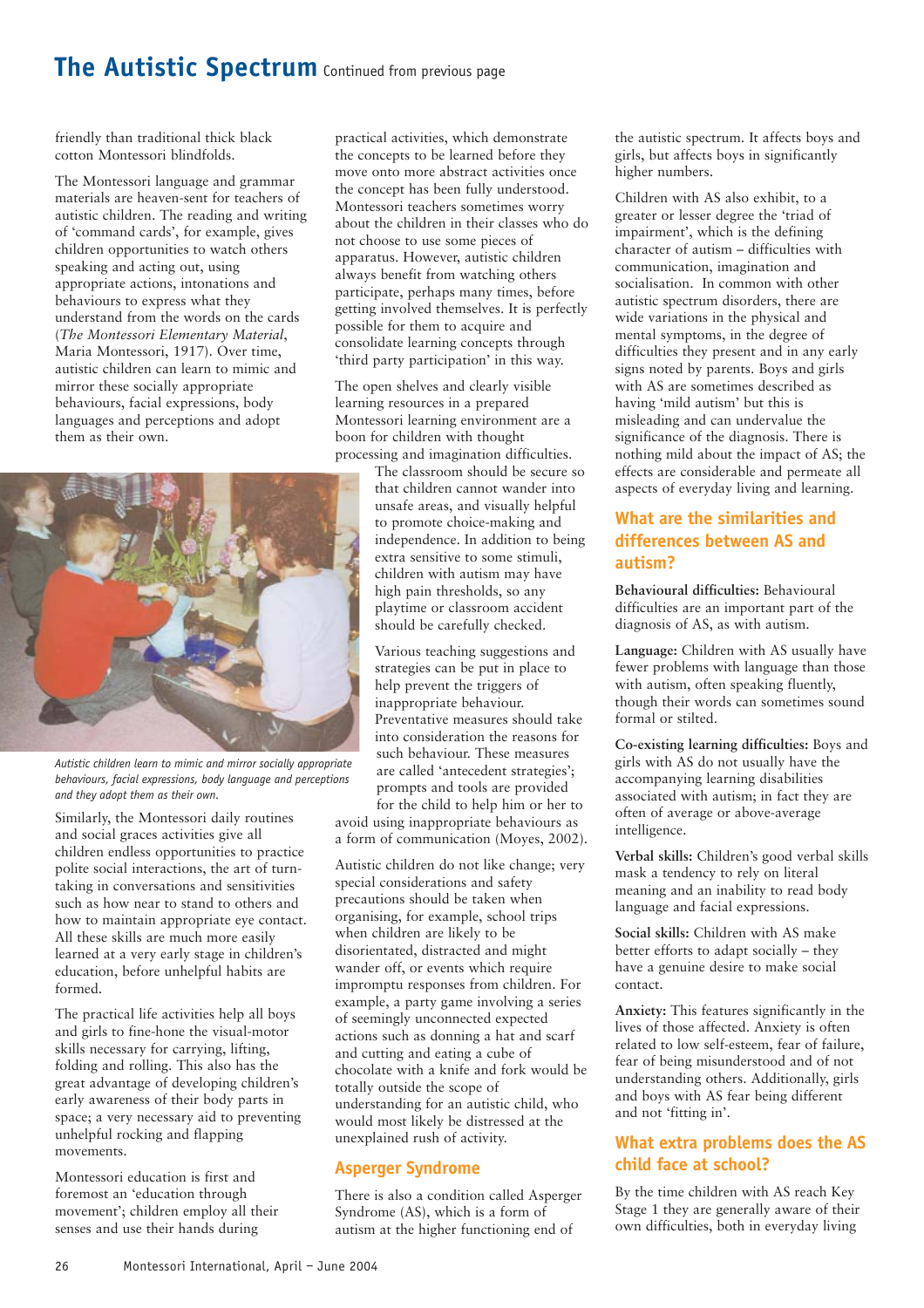and at school, and often exhibit high levels of anxiety. Often, there are also disruptive behaviours at home, at school or both.

Sometimes the transfer to secondary schooling takes place before the real problems surface; these may not be academic (AS boys in particular are frequently top of the class). The difficulties are more likely to be because the child does not understand the behaviour and intentions of those around him, the meanings of instructions and lessons, or may not be able to interpret the wide variety of verbal and non-verbal language used by teachers and peers.

The implications of these difficulties are widespread in the diverse social settings of home, community and school.

There is an increasing professional acknowledgement of the relationship between the communication difficulties experienced by children with autism and AS, and the number of behavioural problems they may display. (Hodgdon, 1995) This is hardly surprising, considering the communication difficulties, which constitute one of the principal deficit areas in the autistic spectrum syndromes.

#### **How can Montessori settings help the AS child?**

As with autism, children with AS respond well to the predictable routines, social graces and manners of speech practised in a well-organised Montessori classroom. Montessori teachers model sensitive behaviours, value diversity and respect the right of all children, including those with AS to 'be themselves'. Montessori children are much less likely to suffer the loss of self-esteem and confidence which underpins anxiety and provokes inappropriate behaviour.

AS children often have great difficulty understanding idiom, similies and metaphors. Montessori command cards can be drawn up to describe and explain, for example, the meaning of feeling 'as fit as a fiddle' (which might otherwise conjure up images of a very active violin in the mind of the AS child).

Children with AS can be very egotistical and chauvinistic; they sometimes create impossibly high standards for themselves in all they do. The skilled Montessori teacher will work with the child to further his or her special interests where possible, to promote a tolerant and understanding ethos in the classroom and encourage the AS child to widen her or



*Autistic children often learn to do complex things very quickly and easily.*

his range of chosen activities where possible. In this way the AS child learns that he or she may not always be chosen or win, and develops better skills for taking part in team activities which benefit the group, class or community. Furthermore, the child's self-esteem is preserved and actively promoted.

#### **Semantic Pragmatic Disorder**

Semantic Pragmatic Disorder (SPD) is a communication disorder:

**semantic** = the relationship between words or sentences and their meanings;

**pragmatic** = making language work in context.

SPD children are unable to process all the given information from certain circumstances. The disorder relates to autism because children have difficulties in the same 'triad of impairment'.

SPD is often described as the 'outer spectrum of autism', but all children with autism will have semantic pragmatic disorders with language. Children with SPD may behave very differently at home from school; parents' concerns should always be taken seriously.

A child with SPD may exhibit some (but not all) of the following features at an early age:

- A fluent speaker, but on the child's terms;
- Sounds very grown up in his or her speech;
- Doesn't exchange eye contact or facial gestures appropriately;
- Problems with abstract concepts (such as time, next week, guess);
- Doesn't ask teacher to help or children to play;
- Can appear rude, gauche, arrogant and embarrass others;
- Late or early reader, but little understanding;
- Bad at team events and games;
- Bad at social events (school breaks, parties);
- Motor skills problems (writing, drawing, bike riding, dressing, football).

Children with SPD thrive in prepared Montessori learning environments. They learn well from practical hands-on tasks and in the quiet, orderly working environment with plenty of visual clues. The predictability of the daily routines reduces their anxieties; turn taking and changes in routines are clearly signalled.

#### **Especially helpful Montessori ideas include:**

- Small work groups, good role models, special small communication group activities (command cards etc);
- Simple instructions spoken slowly: say, for example, 'please put the toys in the box' not 'please tidy up';
- Time to reply when asked a question; replying for an SPD child (modelling) can help understanding;
- Help with socialising specific games:
- Clear and consistently applied rules on how to behave using concrete language the child can understand;
- Constant positive reminders supported by visual/written information;
- Everything written down: eg timetable, instructions, message for parents;
- Daily diary between home and school with regular information about topic  $\blacktriangleright$